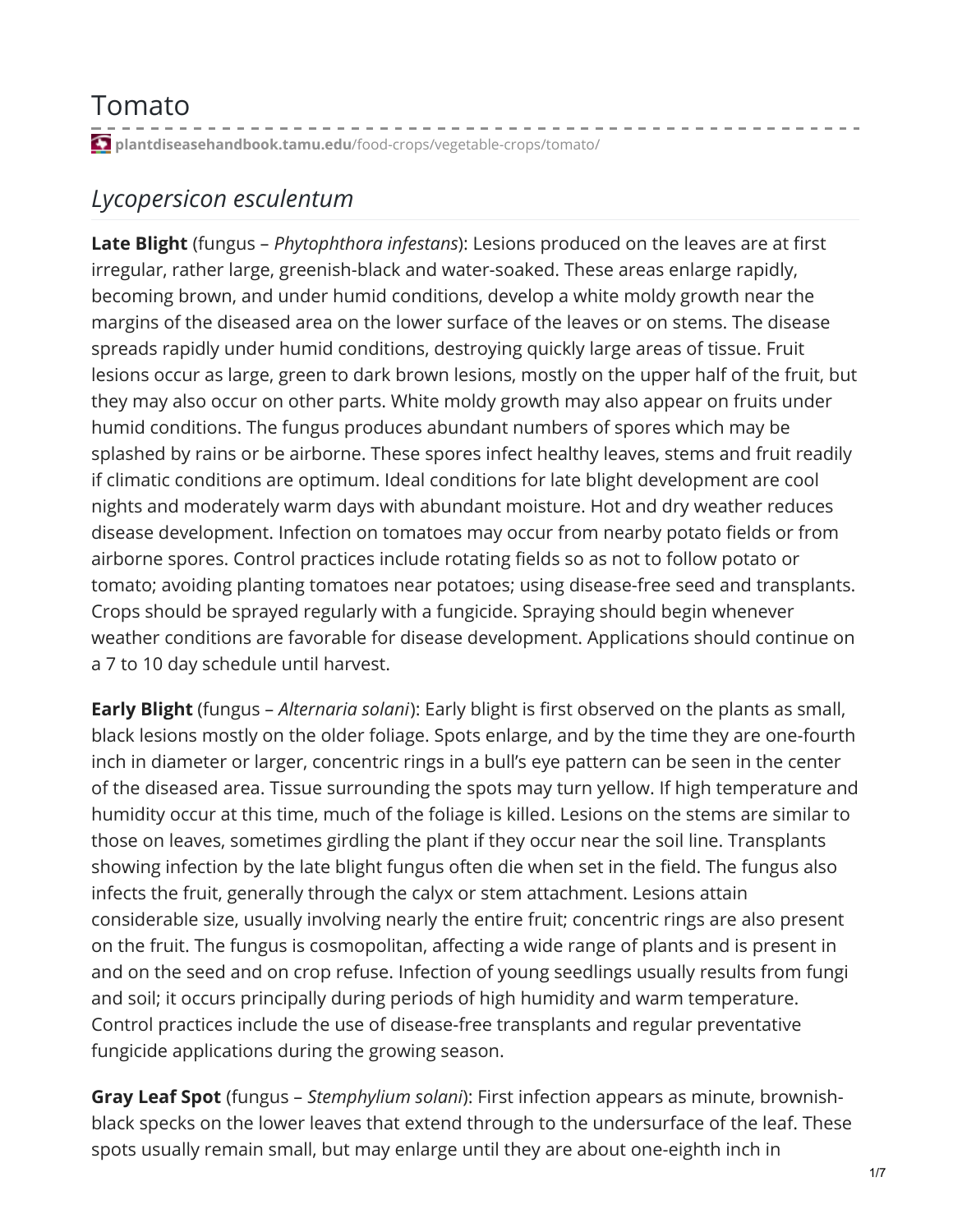diameter. They become glazed and at times the centers crack and tear across. Infected leaves usually die and drop. Spots also form on the stems. The fungus overwinters primarily on diseased refuse; spread is by airborne spores from diseased to healthy plants. Control measures include crop rotation, seedbed sanitation and preventative fungicide applications as for the control of late and early blight. Resistant varieties should be used when possible.

**Leaf-Mold** (fungus – *Fulvia (Cladosporium) fulvum*): Leaf mold is usually first observed on older leaves near the soil where air movement is poor and humidity is high. At first, diffuse whitish spots appear on the upper surfaces of older leaves; these rapidly enlarge and become yellow. Under humid conditions, the lower surface of these spots become covered with a gray, velvety growth of the spores produced by the fungus. When conditions are proper for fungal development, large areas of the field are infected, plants are weakened and the crop is greatly reduced. The fungus produces abundant spores during periods of high temperature and very high relative humidity. Infection occurs readily, and the disease becomes established in the fields quickly. The best control of this disease is by using a preventative fungicide program at 7 to 10 day intervals, the same as used for late and early blight control.

**Buckeye Rot** (fungus – *Phytophthora parasitica*): This disease occurs on tomato mainly on the fruit, particularly where it touches the soil. The fungus is different from the one causing late blight, which affects both leaves and fruit. Buckeye rot is first noticed as a light green water-soaked area on the fruit. Later, dark zonate bands can be seen on the surface of affected areas. The surface of the lesion is usually smooth and firm. With time, the entire fruit will rot. The fungus lives in the soil and it can also affect pepper. The disease is more troublesome in heavy, poorly drained soils during prolonged warm wet weather.

**Bacterial Spot** (bacterium – *Xanthomonas campestris* pv. *vesicatoria*): Infected leaves show small, brown, watersoaked, circular spots about one-eighth inch in diameter. The spots may have a yellow halo; the centers dry out and frequently tear. On older plants the leaflet infection is mostly on older leaves and may cause serious defoliation. The most striking symptoms are on the green fruit. Small, water-soaked spots first appear which later become raised and enlarge until they are one-eighth to one-fourth inch in diameter. Centers of these lesions become irregular, light brown and slightly sunken with a rough, scabby surface. Ripe fruits are not susceptible to the disease. Surface of the seed becomes contaminated with the bacteria, remaining on the seed surface for some time. The organism may also overwinter in alternate hosts, on volunteer tomato plants and on infected plant debris. Moist weather and splattering rains are conducive to disease development. Most outbreaks of the disease can be traced back to heavy rainstorms that occur in the area. Infection of leaves occurs through natural openings; infection of other fruits must occur through insect punctures, sandblasting and other mechanical injury means. Bacterial spot is difficult to control once it appears in the field. Disease-free seed and seedlings should always be used;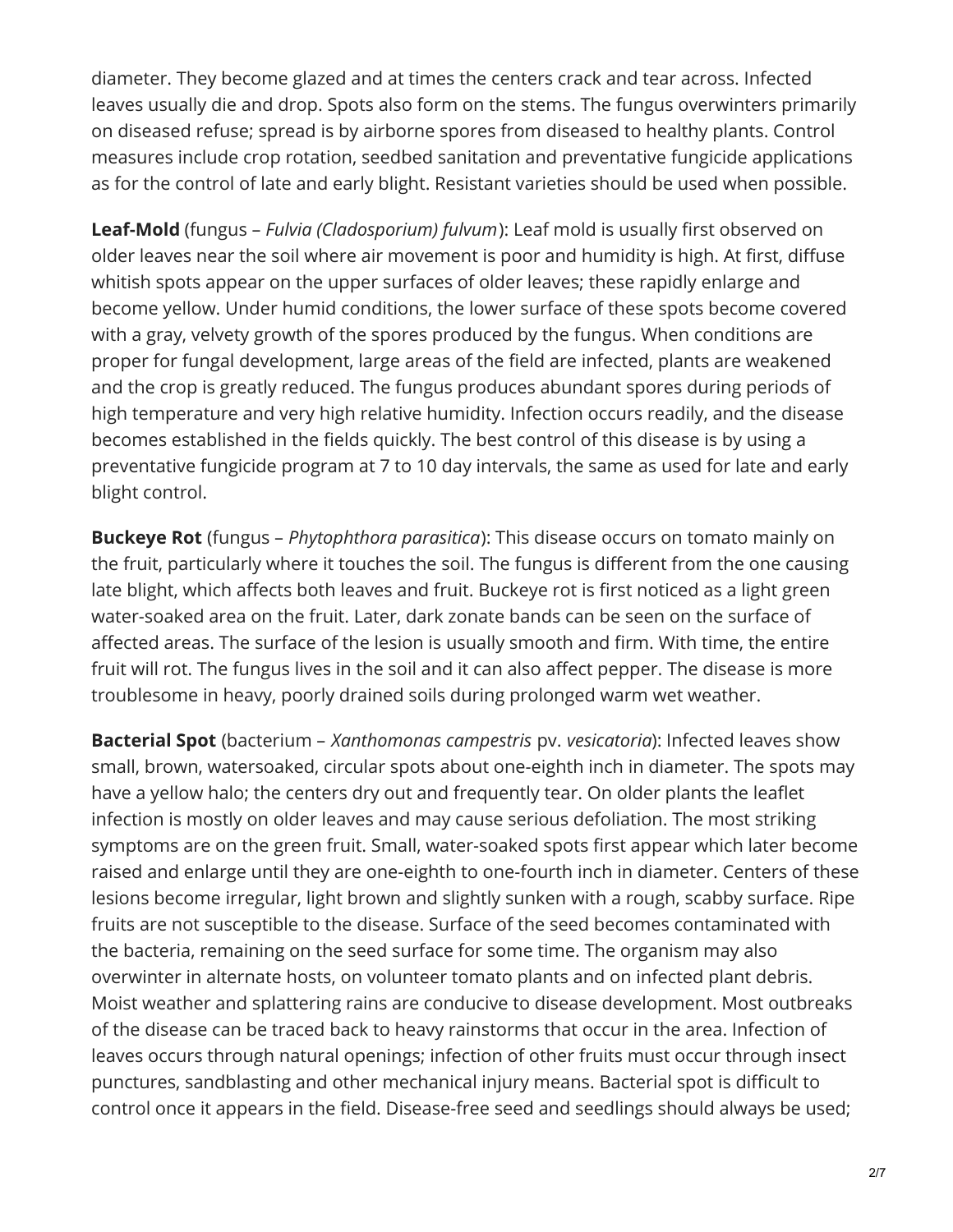rotate crops so as to avoid last year's crop residue; use a combination of copper and organic fungicides in a regular preventative spray program at 5 to 10 day intervals. Dry, hot weather usually checks the disease.

**Bacterial Canker** (bacterium *Corynebacterium michiganense*): Wilting of leaflets is the first symptom; on older plants the margins of the lower leaflets wilt first, the margins dry and the leaflets curl upward. Light colored streaks appear on stems. These streaks later break open at intervals to form cankers in which bacteria ooze may appear. Fruits are infected on the surface, spots appearing first as very small and snowy-white; the margins remain white and flat, but the centers become raised, tan colored and roughened. A white halo develops around the spots, which serves to differentiate the disease from other bacterial spots. The canker organism is seedborne and can remain in the soil and diseased plants for some time. Primary infection, however, is mostly from infected seed. Control can be obtained by using disease-free treated seed and clean transplants.

**Nailhead Spot** (fungus – *Alternaria tomato*): Leaf symptoms are the same as those caused by early blight on fruits; however, spots are smaller, with slightly sunken centers and dark margins. As the spots become older, the edges become roughened. On ripe fruit, the tissue immediately around the spots often remains green. Control is the same as for early blight.

**Anthracnose** (fungi – *Colletotrichum* sp.): At first, infected fruit show small, slightly sunken, watersoaked spots. These spots enlarge, become darker in color, depressed and have concentric rings. Masses of the pink fruiting fungus can be seen on the surface of the lesions in moist weather. Under warm and humid conditions, the fungus penetrates the fruit, completely destroying it. The fungus persists on infected plant refuse in the soil. Fruit may be infected when green and small, but do not show any marked lesions until they begin to ripen. Fruit becomes more susceptible as they approach maturity. Control of this disease involves the use of well-drained soil, crop rotation and a preventative fungicide program as recommended for other diseases.

**Fusarium Wilt** (fungus – *Fusarium oxysporum* f. sp. *lycopersici*): The first indication of disease in small plants is a drooping and wilting of lower leaves with a loss of green color followed by wilting and death of the plant. Often leaves on only one side of the stem turn yellow at first; yellowed leaves gradually wilt and die. The stem of wilted plants shows no soft decay, but when cut lengthwise, the woody part next to the green outer cortex shows a dark brown discoloration of the water conducting vessels. The fungus is soilborne, passes upward into the xylem of the stem. Blocking of the water-conducting vessels is the main reason for wilting. The fungus is most active at temperatures between 80 and 90 degrees F., seldom being a serious problem where soil and air temperatures remain low during most of the growing season. Control can be obtained by growing plants in disease-free soil, using disease-free transplants, and growing only resistant varieties.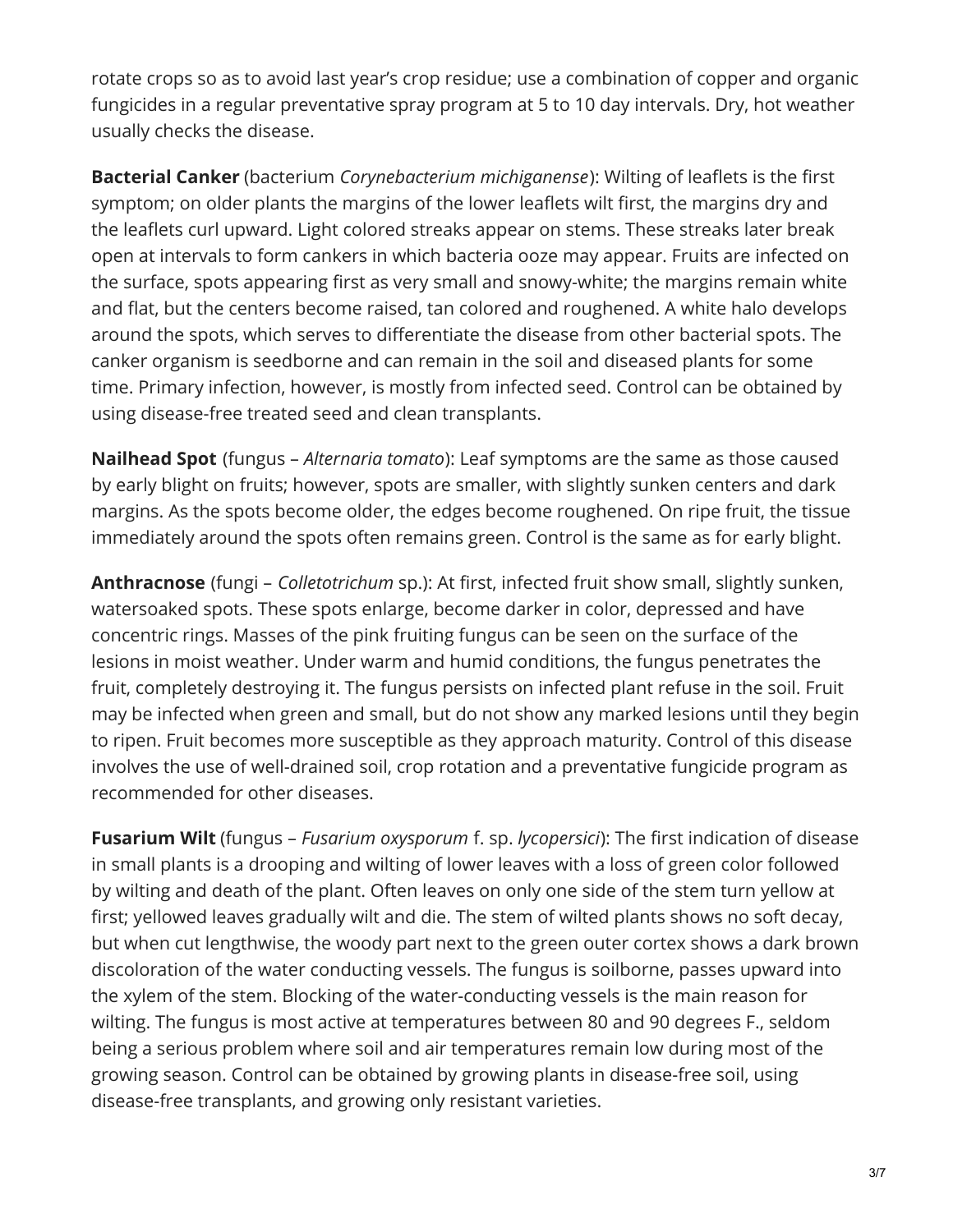**Verticillium Wilt** (fungus – *Verticillium albo-atrum*): The first symptom is yellowing of the older leaves, followed by a slight wilting of the tips of the shoots during the day. Older yellowed leaves gradually wither and drop, and eventually the plant is defoliated. Verticillium wilt does not show the one-sided effect as does Fusarium wilt. Leaves from Verticillium infected plants sometimes show brown dead spots that may be confused with those caused by other fungi. However, they are lighter in color and do not show concentric zones as in early blight. In late stages of the disease, only the leaves near the tips of the branch remain alive. When the stem is cut lengthwise, the base shows a discoloration of the woody tissue similar to Fusarium, but is usually darker, and generally it occurs only in the lower part of the stem. The fungus enters the plant through the feeder roots and grows into the stem in the woody conducting vessels just under the cortex. The fungus lives in the soil for a long time and it is exclusively the source of infection. Progress of the disease is favored by cooler temperatures and is retarded by the high temperatures that are favorable to *Fusarium* wilt. Locating seedbeds and fields in *Verticillium*-free soil, and using resistant varieties are the most effective means of controlling the disease.

**Gray Mold** (fungus – *Botrytis cinerea*): Plants become more susceptible to this disease as they become older. It is mostly a problem in greenhouses, but it can also affect tomatoes in the field. The fungus first becomes established on dead leaves at the base of the plants. A heavy, gray growth of the fungus covers these, and numerous spores are soon found, giving the affected area a cottony appearance. Affected leaves collapse and shrink. The fungus progresses into the stem, producing cankers. Affected fruits first show a watersoaked, soft area in the points of infection. The dark gray growth of the fungus soon is seen on these spots. Regular fungicide applications should help in controlling this disease.

**Botryosporium Mold** (fungus – *Botryosporium* sp.): This fungus can often be found on greenhouse tomatoes. It superficially resembles gray mold. Septoria Leaf Spot (fungus – Septoria lycopersici): Infection usually occurs on the lower leaves near the ground, after plants begin to set fruit. At first, small watersoaked spots are observed, which under ideal conditions will become numerous. Large areas of the leaves may be affected but the individual spots can be recognized. The watersoaked spots become roughly circular, with dark margins surrounding a light gray center. With time, black specks which are spore producing bodies can be seen in the center of the spots. If the spots are numerous, the lower leaves will turn yellow, die and progressively drop from the plant until only a few leaves remain on the top of the plant. The fungus is most active when temperatures range from 60oF to 80oF, and humidity conditions are high. The disease is usually not serious during periods of hot, dry weather. The fungus can overwinter on crop residue from previous crops, decaying vegetation and some tomato-related wild hosts. Crop rotation, plowing under crop residues, and clean cultivation will reduce the amount of inoculum in tomato fields. Repeated fungicide applications will keep the disease in check.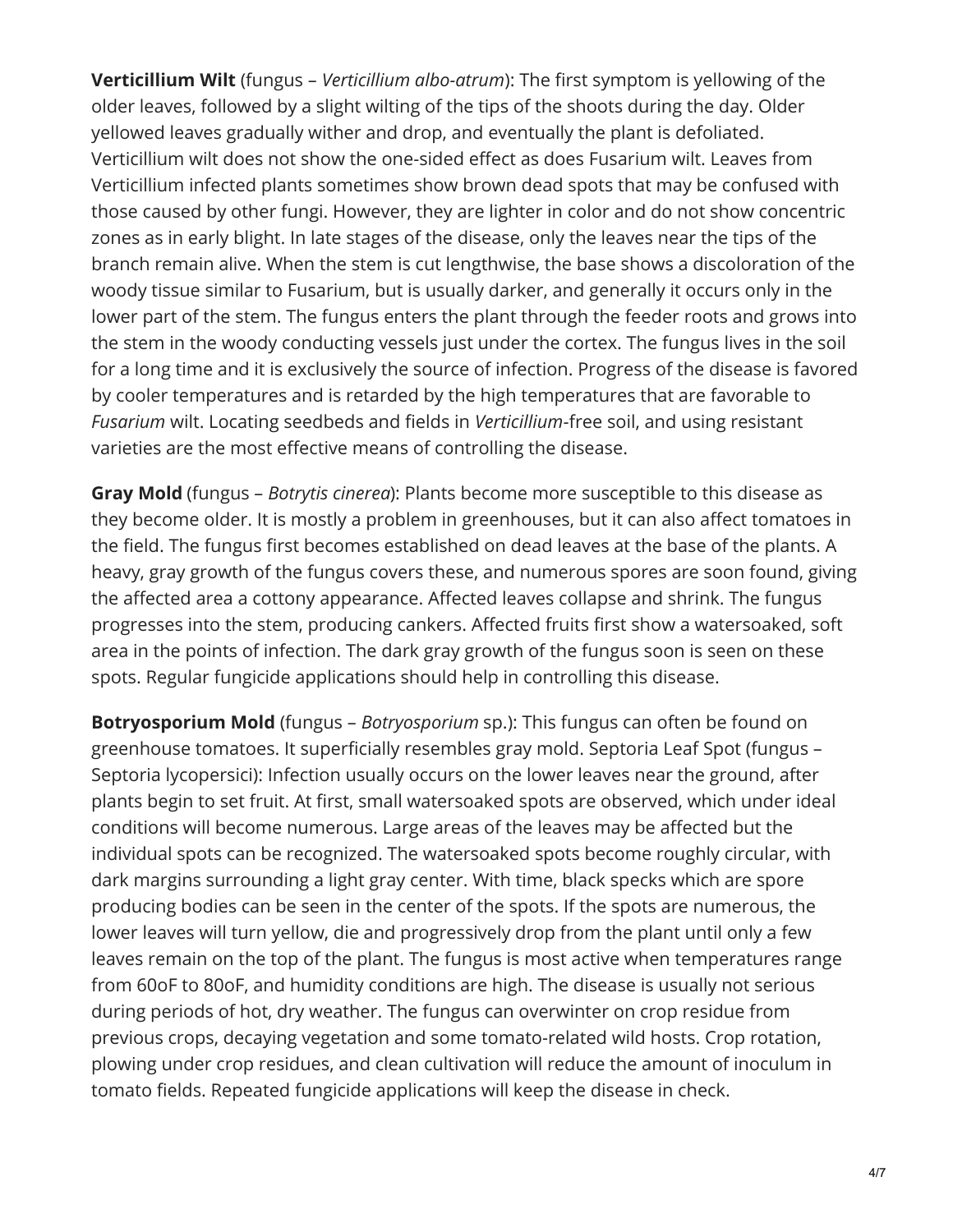**Southern Blight** (fungus – *Sclerotium rolfsii*): The first symptom is dropping of leaves suggestive of other wilts. Wilting progresses and plants die quickly. Stems show decay of outer tissues at the ground line. Frequently, they are covered by a white fungal mat in which are embedded numerous small, light-brown bodies about the size of cabbage seed. The fungus can also attack fruits where they touch the soil. The fungus does not grow at temperatures below 68oF; it requires abundant moisture for growth. Infection takes place below the soil line or close to ground level. Control is obtained by sanitation, crop rotation, and by treating infected soil with a soil fungicide prior to planting.

**Blossom End Rot** (nonparasitic): Blossom end rot is a physiological disorder of tomato that can appear on fruits at any time in their development, but most commonly appears when fruits are one-third to one-half grown. The initial symptoms are water-soaked spots on the blossom end of the fruit. These spots later enlarge and become black. Secondary infection by other decay causing organisms usually follows. The cause of this disorder is considered to be calcium deficiency in the developing fruit. Extreme fluctuations in moisture, root pruning and excessive nitrogen fertilization can also result in blossom end rot. Best means of control is to maintain a uniform supply of moisture through irrigation and soil mulches. Calcium chloride can be used as a spray for control under some conditions.

**Growth Cracks** (nonparasitic): Growth cracks result from extremely rapid fruit growth brought on by periods of abundant rain and high temperatures, especially when these conditions take place following periods of stress. Cracks of varying depth radiate from the stem end of the fruit, blemishing the fruit and providing an entrance for decay-causing organisms. No control practices are known.

**Tobacco Mosaic** (virus): Symptoms are light and dark green mottling of the tomato foliage, and curling and slight malformation of the leaflets. Plants may be somewhat stunted if infected when small, but the plants and fruit are not much reduced in size if plants are not infected until they reach the fruiting stage. Several strains of the virus are known that can cause different symptoms. The virus is highly infectious and readily transmitted by any means that introduces even a minute amount of sap from infected to healthy plants. The most common means of transmission is by handling contaminated plants. The virus may also be present in certain types of tobacco; therefore, smokers may transmit the disease. Control measures are: avoiding handling plants more than necessary, washing hands before handling plants, and protecting healthy plants from infection.

**Double Streak Virus** (virus): Caused by a combination of viruses. Leaves show a light-green mottling, accompanied by the development of numerous small, grayish-brown, dead spots which have a thick, paper appearance. Numerous narrow, dark brown streaks develop on the stem and leaf petiole. Fruits are often rough and misshapen and on the surface they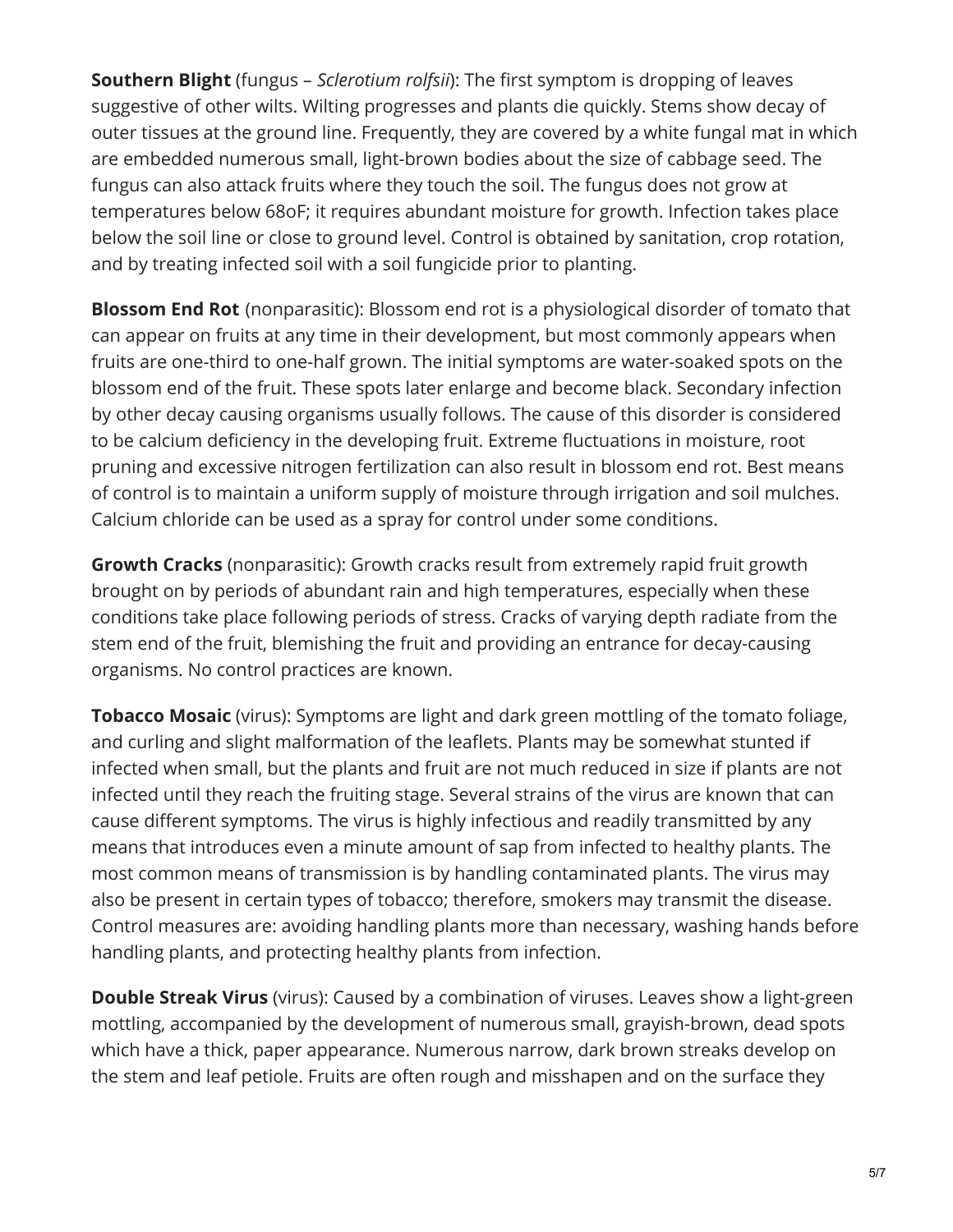have small, irregular, greasy, brown patches which render them unfit to market. The virus is transmitted by workers handling the crop. Avoid infection by tobacco mosaic virus, wash hands before starting to work and remove infected plants.

**Spotted Wilt** (virus): This disease is similar to streak in that it causes streaking of the leaves, stems and fruits. Numerous small, dark, circular spots appear on younger leaves. Leaves may have a bronzed appearance and later turn dark brown and wither. Fruits show numerous spots about one-half inch in diameter with concentric, circular markings. On ripe fruit these markings are alternate bands of red and yellow. The virus also affects other vegetables and many wild hosts and ornamental plants. Thrips can transmit the disease from the wild hosts. For control, eliminate weeds around field edges and turnrows; remove infected plants when small, and control insects in the field.

**Curly Top** (virus): Pronounced upward rolling and twisting of the leaflets that expose their undersurfaces, stiff and leathery foliage, and a peculiar dull yellowing of the entire plant are typical symptoms of the disease. There is also some purpling of the veins and the plant is usually very stunted. Very few fruits are produced after infection. The virus is not transmitted through the seed or soil, nor is it spread by mechanical means. The main vector is the beet leafhopper that becomes infected by feeding on wild or cultivated plants having the disease. The disease is difficult to control. Keep field surroundings free of weeds. Controlling insects may effect some control.

**Root Knot Nematodes** (*Meloidogyne* spp.): Root knot nematodes represent one of the major limiting factors to tomato production. Preventing their entry into growing areas is an important mean of control. Susceptible varieties growing in infested soil will have knots or galls on the root system. Once present it becomes necessary to use a resistant variety or to apply nematicide. Refer to the section on nematodes for more information. Use of resistant varieties is the most effective method of reducing nematode losses.

**Greenhouse diseases** – All of the diseases affecting tomatoes in the field can damage tomatoes in the greenhouse. If proper precautions are not taken, severe losses can occur to tomatoes grown under greenhouse conditions. Among the most common diseases of tomatoes under greenhouse conditions are:

Soil diseases: Nematodes, Fusarium wilt.

Stem diseases: Bacterial cankers, Botrytis stem canker, early blight canker.

Foliage diseases: Leaf mold, gray mold, late blight, early blight, mosaic.

It is important that special control practices are practiced under greenhouse conditions. Maintaining the proper relative humidity is essential for the control of foliage diseases. Relative humidity should be 85 percent or less, which at times proves to be very difficult. Proper air circulation, ventilation, and temperature control are essential under greenhouse